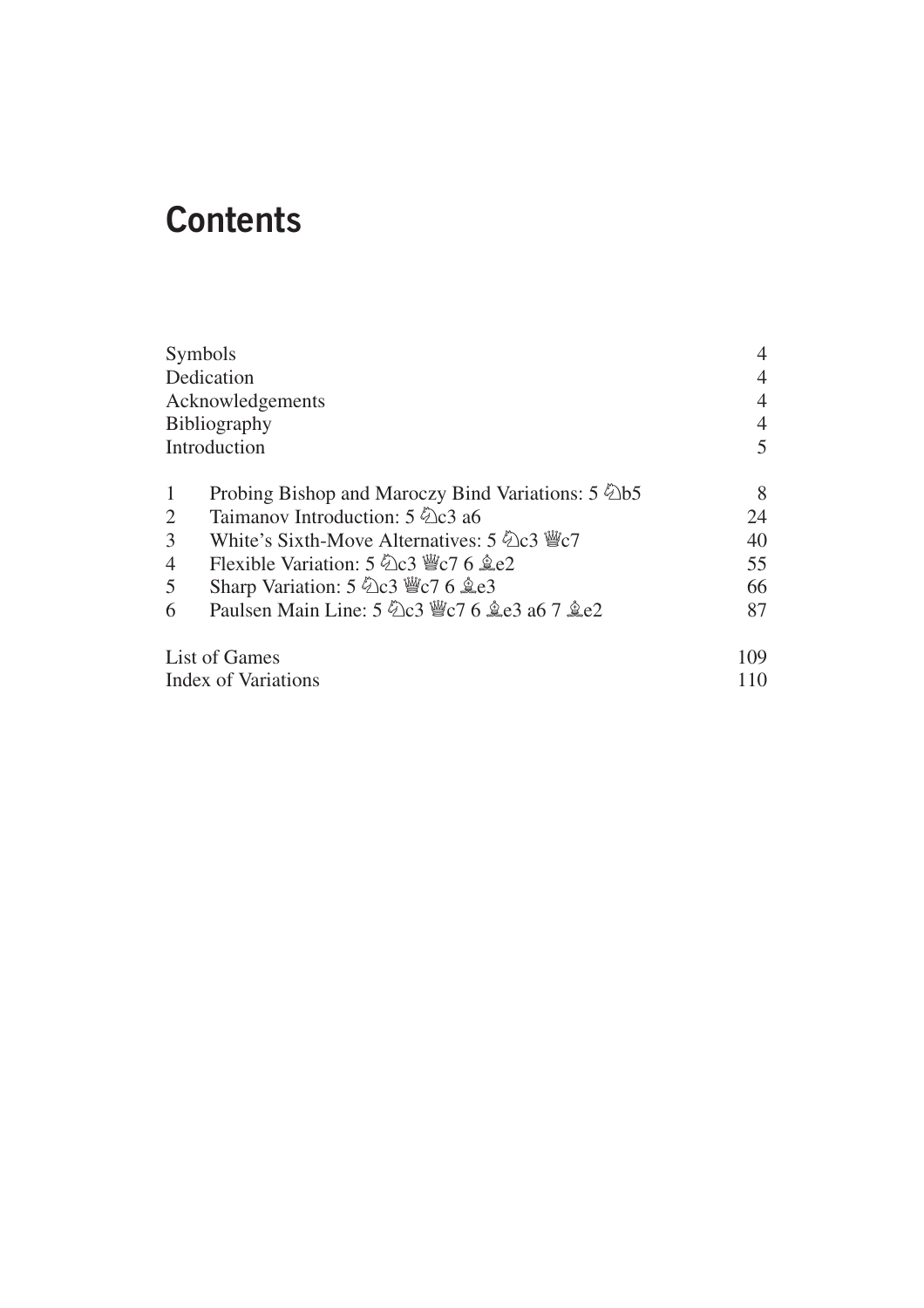## **4 Flexible Variation: 5 Ìc3 Ëc7 6 Íe2**

#### **Introduction**

Lines involving  $\angle$  e2 and  $\angle$  e3 can often transpose into each other – I have pointed out these transpositions in the game notes. For ease of understanding, the coverage of these lines has been separated into three chapters as follows:

- Chapter 4: White plays  $\triangleq$ e2 without  $\triangleq$ e3 (Flexible Variation);
- Chapter 5: White plays  $\triangleq$ e3 without  $\triangleq$ e2 (Sharp Variation);
- Chapter 6: White plays  $\triangleq$ e3 and  $\triangleq$ e2 (Paulsen Main Line).

The three games in Chapter 4 feature lines which arise after 1 e4 c5 2  $\circ$  f3 e6 3 d4 cxd4 4  $\circ$  xd4 **②c6 5 △c3 曾c7 6 ♀e2. This is known as the Flexible Variation – White develops his light-squared** bishop to a flexible square and waits to see how Black will set up his pieces. Black's most popular reply is 6...a6 – White must then choose between 7 f4 or 7 0-0. The selection of 7 f4 retains the option of castling queenside, but White may also elect to castle kingside in this variation. The 7 0-0 line retains the option of leaving the f-pawn at home, at least for a while. Black has an important strategic decision to make in this variation:

- Exchange knights on d4 to draw the white queen into the centre of the board, then play ...  $\&c$ 5 to attack it.
- Play an early ... $\triangle$ c5 to prompt White into exchanging or retreating his d4-knight.

Strategies involving ... $\∖ \&set$  followed by ... $\∖ c$  seek to exploit the gain of tempo obtained by harassing the white queen; also, an early exchange of minor pieces tends to benefit the defender. Advocates of the white side of this variation believe that a Black-initiated knight exchange benefits White because his queen is developed 'for free' to a central square – even after  $\ldots$   $\&c$  5, the white queen can be very effective after retreating to d2 or d3. We cannot state that one of these black strategies is preferable to the other – the eternal 'battle for tempi'in these variations leads to many fascinating middlegame positions and contributes to the popularity of these lines for both White and Black.

### **The Games**

**Game 13** (Zhao-A.Horvath) features 6...a6 7 f4  $\triangle$ xd4 8  $\cong$ xd4 b5 – White soon castles queenside and a typical Sicilian battle featuring opposite-side castling develops. Zhao stacks his major pieces along the d-file and incurs doubled f-pawns in order to further his attack. Horvath boldly but hastily advances his h-pawn, and White misses an opportunity to win Black's backward d-pawn. The black h-pawn makes its way down to the h3-square and plays a decisive role in the game by supporting a black rook on g2. A pawn-race develops between White's b-pawn and Black's h-pawn – both players succeed in promoting their passed pawns, but White's king is too exposed and quickly succumbs in the exciting four-queen middlegame.

In **Game 14** (Y.Geller-Shaposhnikov), White avoids the immediate f-pawn advance and after 6...a6 7 0-0  $\triangle$  f6 8  $\triangle$  h1  $\triangle$  c5 White is compelled to make a decision concerning his d4-knight – he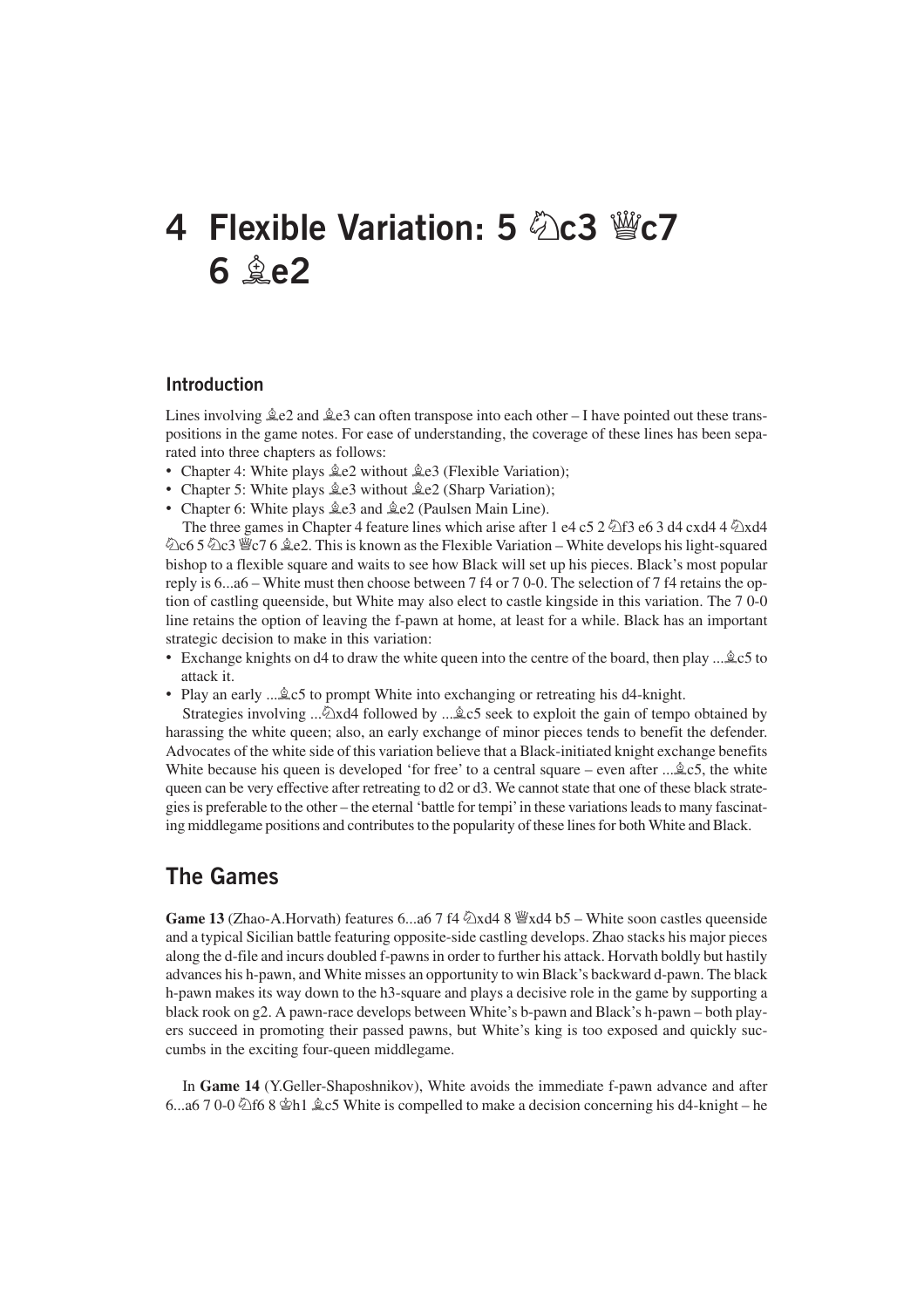exchanges on the c6-square and Black recaptures with the b7-pawn to bolster his centre. White voluntarily gives up his dark-squared bishop for Black's f6-knight in order to give Black a set of doubled f-pawns. Geller triples along the f-file in anticipation of exploiting Black's weakened kingside, but Shaposhnikov castles queenside to escape the potential pressure. Black obtains a protected passed e-pawn and his dark-squared bishop coordinates beautifully with his pawns on the light squares. White tries to obtain counterplay on the queenside, but Black is able to defuse the pressure and simplify into a winning position.

In **Game 15** (Nijboer-Van der Wiel) Black varies with  $8...\hat{2}xd4$  (instead of  $8...\hat{2}c5$ ) 9  $\ddot{8}xd4$  $Q_c$ 5 – White manoeuvres his light-squared bishop to f3 and plays the standard attacking idea of e5 to force Black's f6-knight to retreat to the back rank. After exchanging light-squared bishops, White advances on the kingside with f5 and Black counters by playing ...f6.

Nijboer obtains a nominal positional advantage by giving Van der Wiel an isolated e-pawn. Black counters by manoeuvring his rook onto the fourth rank and bothering White's pieces. White rejects the opportunity to repeat moves and gradually drifts into an inferior position. White eventually loses the thread of the game and weakens some key squares – a further tactical error enables Black to win by setting up and exploiting a pin along the d-file.

### Game 13 [B47] **Zhao Zong Yuan – Adam Horvath**

*World Junior Ch, Athens 2001*

**1 e4 c5 2**  $\hat{\varphi}$  **f3 e6 3 d4 cxd4 4**  $\hat{\varphi}$  **xd4**  $\hat{\varphi}$  **c6 5**  $\hat{\varphi}$  **c3 Ëc7 6 Íe2** *(D)*



This is the Flexible Variation – White develops his light-squared bishop to a flexible square and waits to see which piece set-up Black will adopt.

#### **6...a6**

After 6... $\triangle$ f6, 7 f4!? (more challenging than 7 Íe3 – *6 Íe3 Ìf6 7 Íe2*) "is very rare, but looks critical" – Burgess. This move-order finesse poses a dilemma for Black if he wishes to remain in the Taimanov Sicilian. Now:

a)  $7...a6? 8e5 \n\oslash g89 \n\oslash e4$  is very strong for White due to Black's vulnerable dark squares.

b)  $7 \dots \& b4 \& b5 \& b8 \& a3 \& xc3+10$  $\hat{\mathbb{Z}}$ xc3 gives White a clear advantage because he has acquired the bishop-pair 'for free'.

c) 7... 2xd4 8 *Wxd4 gc5 9 Wd3 0-0 10 ge3*  $\&$ xe3 11  $\&$ xe3 d6 12 0-0-0 with an edge for White – he can launch a kingside attack with g4, or target Black's weak d-pawn.

d) 7...d6 (this looks like the safest choice) 8 Íe3 usually transposes into a Scheveningen Sicilian.

#### **7 f4**

White inhibits Black from playing ... $\triangle$ f6 because of the reply e5, driving the knight away. Alternatives:

a) 7 0-0 is covered in Game 14.

b)  $7 \triangleleft e3 - 6 \triangleleft e3 a6 7 \triangleleft e2$  is the subject of Chapter 6.

#### 7...<sub></sub>①xd4

Black seeks to exploit White's omission of Íe3 by exchanging knights and drawing the white queen into the centre of the board. My